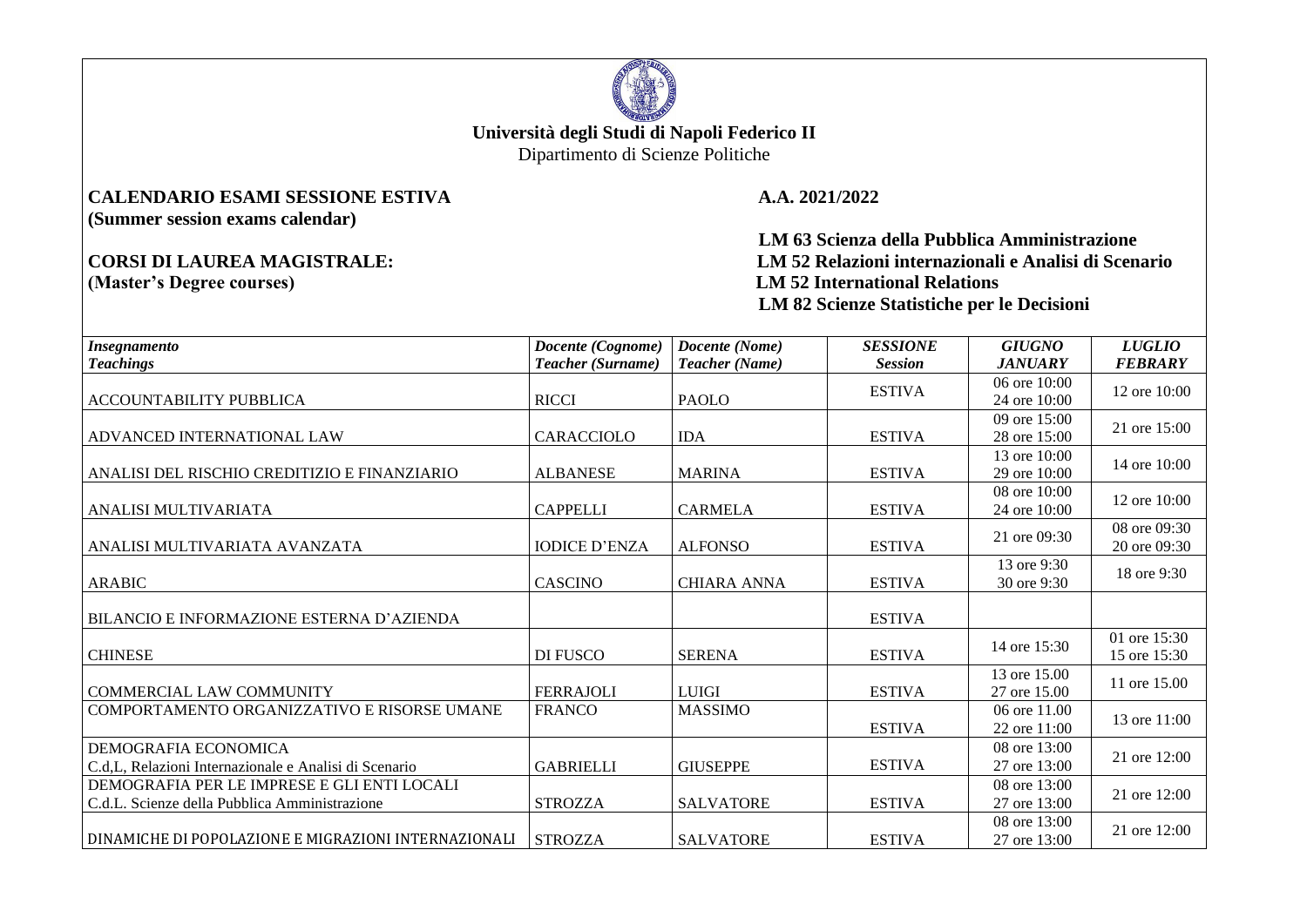| DINAMICHE DI POPOLAZIONE E PROCESSI MIGRATORI                                          | <b>GABRIELLI</b>    | <b>GIUSEPPE</b>   | <b>ESTIVA</b> | 08 ore 13:00<br>27 ore 13:00 | 21 ore 12:00 |
|----------------------------------------------------------------------------------------|---------------------|-------------------|---------------|------------------------------|--------------|
|                                                                                        |                     |                   |               | 06 ore 08:30                 |              |
| DIRITTO ALLA PRIVACY E DEI DATI PERSONALI                                              | <b>FABRICATORE</b>  | <b>CLAUDIO</b>    | <b>ESTIVA</b> | 27 ore 08.30                 | 25 ore 08:30 |
|                                                                                        |                     |                   |               | 09 ore 9:00                  | 20 ore 9:00  |
| DIRITTO AMMINISTRATIVO AVANZATO                                                        | <b>COCOZZA</b>      | <b>GIOVANNI</b>   | <b>ESTIVA</b> | 30 ore 9:00                  |              |
|                                                                                        |                     |                   |               | 08 ore 15:30                 | 20 ore 15:30 |
| DIRITTO COMMERCIALE AVANZATO                                                           | AMATUCCI            | <b>CARLO</b>      | <b>ESTIVA</b> | 29 ore 15:30                 |              |
| DIRITTO DEL LAVORO DELL'UNIONE EUROPEA                                                 |                     |                   |               | 06 ore 10:30                 | 19 ore 10:30 |
| C.d.L. Scienze della Pubblica Amministrazione                                          | <b>TEBANO</b>       | <b>LAURA</b>      | <b>ESTIVA</b> | 24 ore 10:30                 |              |
| DIRITTO DEL LAVORO DELL'UNIONE EUROPEA                                                 |                     |                   |               | 07 ore 09:30                 | 12 ore 09:30 |
| C.d, L, Relazioni Internazionale e Analisi di Scenario                                 | D'APONTE            | <b>MARCELLO</b>   | <b>ESTIVA</b> | 22 ore 09:30                 |              |
| DIRITTO DEI CONTRATTI E P.A.                                                           |                     |                   |               | 06 ore 08:30                 | 25 ore 08:30 |
| C.d.L. Scienze della Pubblica Amministrazione                                          | <b>DI MARTINO</b>   | <b>GAETANO</b>    | <b>ESTIVA</b> | 27 ore 08.30                 |              |
| DIRITTO DEI MERCATI FINANZIARI E P.A.<br>C.d.L. Scienze della Pubblica Amministrazione | <b>FARINA</b>       | <b>GIUSEPPE</b>   | <b>ESTIVA</b> | 08 ore 15:30<br>29 ore 15:30 | 20 ore 15:30 |
|                                                                                        |                     |                   |               |                              |              |
| DIRITTO DELLA RISERVATEZZA                                                             | <b>FABRICATORE</b>  | <b>CLAUDIO</b>    | <b>ESTIVA</b> | 06 ore 08:30<br>27 ore 08.30 | 25 ore 08:30 |
|                                                                                        |                     |                   |               | 07 ore 14:00                 |              |
| DIRITTO DELLE RELAZIONI INTERNAZIONALI                                                 | <b>ROTONDO</b>      | <b>ANNACHIARA</b> | <b>ESTIVA</b> | 27 ore 14:00                 | 18 ore 14:00 |
|                                                                                        |                     |                   |               | 06 ore 09:00                 | 12 ore 09:00 |
| DIRITTO E POLITICHE DELL'UNIONE EUROPEA                                                | <b>MAFFEO</b>       | <b>ADRIANO</b>    | <b>ESTIVA</b> | 27 ore 09:00                 |              |
|                                                                                        |                     |                   |               |                              | 11 ore 09:00 |
|                                                                                        |                     |                   | <b>ESTIVA</b> | 27 ore 09:00                 | 25 ore 09:00 |
| DIRITTO PARLAMENTARE ITALIANO E COMPARATO                                              | <b>MANFRELLOTTI</b> | <b>RAFFAELE</b>   |               |                              |              |
|                                                                                        | <b>AMARELLI</b>     | <b>GIUSEPPE</b>   | <b>ESTIVA</b> | 6 ore 14.30                  | 11 ore 14.30 |
| DIRITTO PENALE E P.A.                                                                  |                     |                   |               | 21 ore 14.30<br>08 ore 10:00 |              |
| DIRITTO REGIONALE E DEGLI ENTI LOCALI                                                  | <b>GUASTAFERRO</b>  | <b>BARBARA</b>    | <b>ESTIVA</b> | 22 ore 10:00                 | 13 ore 10:00 |
|                                                                                        |                     |                   | <b>ESTIVA</b> | 08 ore 09:30                 |              |
| ECONOMIA APPLICATA INTERNAZIONALE                                                      | <b>VECCHIONE</b>    | <b>GAETANO</b>    |               | 29 ore 09:30                 | 20 ore 09:30 |
|                                                                                        |                     |                   | <b>ESTIVA</b> | 06 ore 10:00                 |              |
| <b>ECONOMIA PUBBLICA</b>                                                               | <b>GRASSI</b>       | <b>IACOPO</b>     |               | 22 ore 10:00                 | 13 ore 10:00 |
|                                                                                        |                     |                   |               | 06 ore $10:00$               |              |
| <b>ENGLISH ACTIVITIES</b>                                                              | PENNAROLA           | <b>CRISTINA</b>   | <b>ESTIVA</b> | 24 ore 10:00                 | 12 ore 10:00 |
| EUROPEAN LAW AND INTERNATIONAL ECONOMIC                                                |                     |                   | <b>ESTIVA</b> | 06 ore 09:00                 | 12 ore 09:00 |
| <b>RELATION</b>                                                                        | <b>FERRARO</b>      | <b>FABIO</b>      |               | 27 ore 09:00                 |              |
|                                                                                        |                     |                   |               |                              |              |
| EUROPEAN POLITICAL ECONOMY                                                             |                     |                   |               |                              |              |
|                                                                                        |                     |                   |               | 08 ore 10:00                 | 13 ore 10:00 |
| ETHICS AND GLOBAL ECONOMICS                                                            | <b>MAFFETTONE</b>   | <b>PIETRO</b>     | <b>ESTIVA</b> | 28 ore 10:00                 |              |
|                                                                                        |                     |                   |               | 13 ore 10:00                 | 14 ore 10:00 |
| <b>EVOLUTION OF FINANCIAL MARKETS</b>                                                  | <b>ALBANESE</b>     | <b>MARINA</b>     | <b>ESTIVA</b> | 29 ore 10:00                 |              |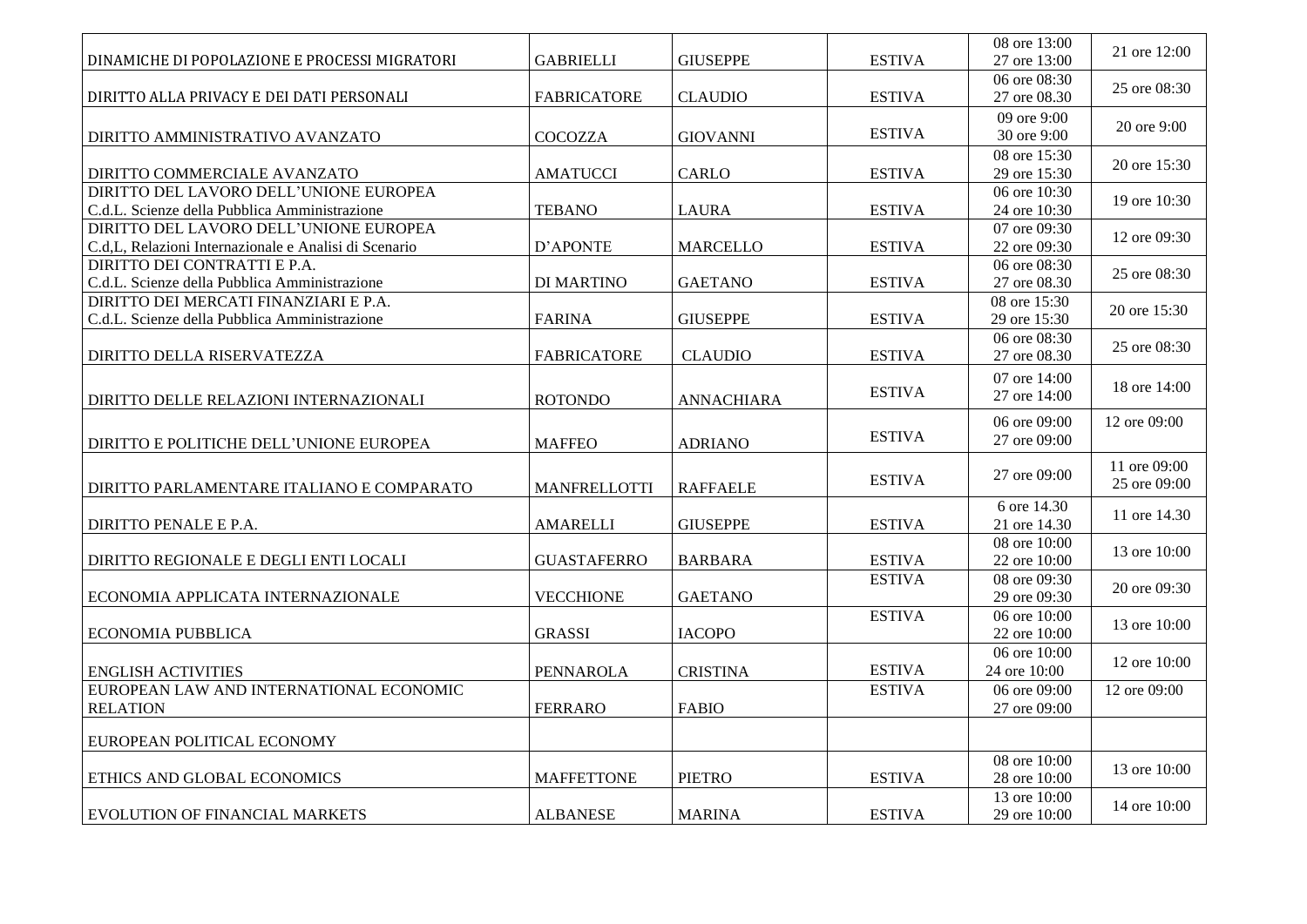|                                                                 |                    |                                     |               | $15$ ore $10:30$             | 21 ore 10.30                 |
|-----------------------------------------------------------------|--------------------|-------------------------------------|---------------|------------------------------|------------------------------|
| FILOSOFIA DELLA COMUNICAZIONE                                   | <b>ADINOLFI</b>    | <b>MASSIMO</b>                      | <b>ESTIVA</b> | 30 ore 10:30                 |                              |
| FILOSOFIA POLITICA EUROPEA                                      | <b>FIORILLO</b>    | <b>VANDA</b>                        | <b>ESTIVA</b> | 06 ore 15:00<br>24 ore 15:00 | 11 ore 14:00                 |
| FILOSOFIA POLITICA EUROPEA                                      |                    |                                     |               | 06 ore10:00                  |                              |
| C.d.L. Relazioni internazionali ed analisi di scenario-percorso |                    |                                     | <b>ESTIVA</b> | 24 ore 10:00                 | 11 ore 10:00                 |
| internazionalistici e geopolitici                               | <b>DIONI</b>       | <b>GIANLUCA</b>                     |               |                              |                              |
| GEOGRAPHY OF THE WORLD ECONOMY                                  | <b>AMATO</b>       | <b>VITTORIO</b>                     | <b>ESTIVA</b> | 08 ore 10:00<br>29 ore 10:00 | 20 ore 10:00                 |
| GEOPOLITICA ECONOMICA                                           | <b>LA FORESTA</b>  | <b>DANIELA</b>                      | <b>ESTIVA</b> | 08 ore 12:00<br>29 ore 12:00 | 20 ore 12:00                 |
| GIUSTIZIA COSTITUZIONALE COMPARATA                              | <b>DURANTI</b>     | <b>GABRIELLA</b>                    | <b>ESTIVA</b> | 07 ore 09:00<br>27 ore 09:00 | 19 ore 09.00                 |
|                                                                 |                    |                                     | <b>ESTIVA</b> | 06 ore 09:30<br>20 ore 09:30 | 21 ore 09:30                 |
| GLOBAL HISTORY OF THE CONTEMPORARY AGE                          | <b>TAGLIAFERRI</b> | <b>TEODORO</b>                      |               |                              | 5 ore 10.00                  |
| <b>INDAGINI CAMPIONARIE</b>                                     | <b>RAGOZINI</b>    | <b>GIANCARLO</b>                    | <b>ESTIVA</b> | 14 ore 10.00                 | 19 ore 10.00                 |
| INTERNATIONAL BUSINESS ADMINISTRATION                           | <b>FUSCO</b>       | <b>FLORIANA</b>                     | <b>ESTIVA</b> | 6 ore 10:00<br>24 ore 10:00  | 12 ore 10:00                 |
|                                                                 |                    |                                     |               |                              | 04 ore 9.30                  |
| INTERNATIONAL FOOD AND AGRICOLTURAL POLICY                      | <b>VERNEAU</b>     | <b>FABIO</b>                        | <b>ESTIVA</b> | 13 ore 9.30                  | 25ore 9.30                   |
| INTERNATIONAL LAW OF SECURITY AND DIPLOMACY                     | <b>IZZO</b>        | <b>SIMONETTA</b>                    | <b>ESTIVA</b> | 07 ore 09:00<br>27 ore 09:00 | 19 ore 09.00                 |
| INTERNATIONAL MARKETING                                         | <b>LA FORESTA</b>  | <b>DANIELA</b>                      | <b>ESTIVA</b> | 08 ore 12:00<br>29 ore 12:00 | 20 ore 12:00                 |
|                                                                 |                    |                                     |               | 08 ore 10:00                 | 13 ore 10:00                 |
| INTERNATIONAL POLITICAL THEORY                                  | <b>MAFFETTONE</b>  | <b>PIETRO</b>                       | <b>ESTIVA</b> | 28 ore 10:00                 |                              |
| INTERNATIONAL RELATIONS HISTORY AND CURRENT<br><b>ISSUES</b>    | <b>STALLONE</b>    | <b>SETTIMIO</b>                     | <b>ESTIVA</b> | 16 ore 10:00                 | 07 ore 10:00<br>28 ore 10:00 |
| INSTRUMENTS AND METHODS FOR THE ANALYSIS OF                     |                    |                                     |               | 08 ore 09:30                 | 20 ore 09:30                 |
| REGIONAL AND GLOBAL ECONOMY                                     | <b>VECCHIONE</b>   | <b>GAETANO</b>                      | <b>ESTIVA</b> | 29 ore 09:30                 |                              |
| LABORATORIO LINGUISTICO DI LINGUA INGLESE 6 CFU                 | <b>ZOLLO</b>       | <b>SOLE ALBA</b>                    | <b>ESTIVA</b> | 06 ore 10:00<br>24 ore 10:00 | 12 ore 10:00                 |
| LINGUA INGLESE - ANALISI DEI LINGUAGGI SPECIALI                 | PENNAROLA          | <b>CRISTINA</b>                     | <b>ESTIVA</b> | 06 ore 10:00<br>24 ore 10:00 | 12 ore 10:00                 |
|                                                                 |                    | <b>LAURA MARIA</b>                  |               | 06 ore 09:30                 |                              |
| LINGUA SPAGNOLA II                                              | <b>DURANTE</b>     | <b>TERESA</b>                       | <b>ESTIVA</b> | 27 ore 09:30                 | 15 ore 09:30                 |
| LINGUA SPAGNOLA (CORSO AVANZATO)                                | <b>DURANTE</b>     | <b>LAURA MARIA</b><br><b>TERESA</b> | <b>ESTIVA</b> | 06 ore 09:30<br>27 ore 09:30 | 15 ore 09:30                 |
| LINGUA, CULTURA E ISTITUZIONI DELLA FRANCIA E                   |                    |                                     |               |                              |                              |
| PAESI FRANCOFONI.                                               |                    |                                     | <b>ESTIVA</b> |                              |                              |
| LINGUA, CULTURA E ISTITUZIONI DELLA REPUBBLICA                  |                    |                                     |               | 06 ore 11:00                 | 12 ore 11:00                 |
| FEDERALE TEDESCA                                                | <b>BANDINI</b>     | <b>AMELIA</b>                       | <b>ESTIVA</b> | 24 ore 11:00                 |                              |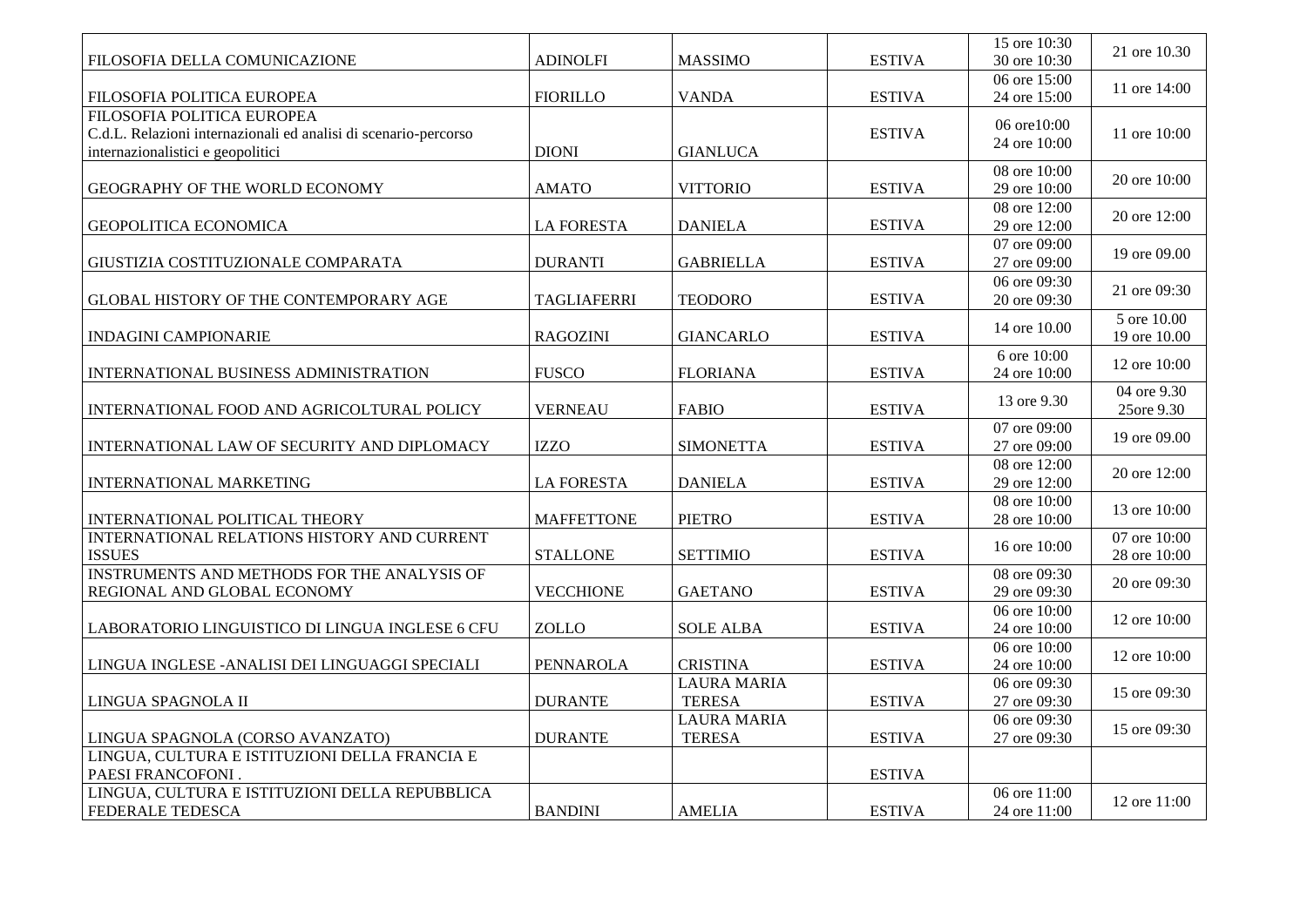| LINGUA TEDESCA (CORSO AVANZATO)                                                              | <b>BANDINI</b>    | <b>AMELIA</b>        | <b>ESTIVA</b> | 06 ore 11:00<br>24 ore 11:00            | 12 ore 11:00                 |
|----------------------------------------------------------------------------------------------|-------------------|----------------------|---------------|-----------------------------------------|------------------------------|
| LOCAL AND GLOBAL DEVELOPMENT                                                                 | DE VIVO           | <b>PAOLA</b>         | <b>ESTIVA</b> | 7 ore 10:00<br>28 ore 10.00             | 19 ore 10:00                 |
| MARKETING AND CONSUMER SCIENCE                                                               | <b>VERNEAU</b>    | <b>FABIO</b>         | <b>ESTIVA</b> | 13 ore 9.30                             | 04 ore 9.30<br>25ore 9.30    |
| MATEMATICA ATTUARIALE                                                                        | <b>COPPOLA</b>    | M. ROSARIA           | <b>ESTIVA</b> | 14 ore 09:00<br>30 ore 09:00            | 20 ore 09:00                 |
| METODI AVANZATI PER LA RICERCA SOCIALE                                                       | <b>AGODI</b>      | <b>MARIA CARMELA</b> | <b>ESTIVA</b> | 14 ore 09:30<br>28 ore 09:30            | 13 ore 09:30                 |
| METODI MATEMATICI PER LA STATISTICA                                                          | <b>COPPOLA</b>    | M. ROSARIA           | <b>ESTIVA</b> | 14 ore 09:00<br>30 ore 09:00            | 20 ore 09:00                 |
| METODI E MODELLI DEMOGRAFICI                                                                 | <b>GABRIELLI</b>  | <b>GIUSEPPE</b>      | <b>ESTIVA</b> | 08 ore 13:00<br>27 ore 13:00            | 21 ore 12:00                 |
| METODI STATISTICI PER DATI COMPLESSI                                                         | <b>PALUMBO</b>    | <b>FRANCESCO</b>     | <b>ESTIVA</b> | $\overline{07}$ ore 9.00<br>21 ore 9.00 | 19 ore 9.00                  |
| METODI STATISTICI PER LA VALUTAZIONE                                                         | <b>CAPECCHI</b>   | <b>STEFANIA</b>      | <b>ESTIVA</b> | 6 ore 10.30                             | 1 ore 10.30<br>15 ore 10.30  |
| METODI PER L'ANALISI MULTIVARIATA                                                            | <b>CAPPELLI</b>   | <b>CARMELA</b>       | <b>ESTIVA</b> | 08 ore 10:00<br>24 ore 10:00            | 12 ore 10:00                 |
| MODELLI LINEARI                                                                              | PICCOLO           | <b>DOMENICO</b>      | <b>ESTIVA</b> | 10 ore 08:00<br>30 ore 08:00            | 15 ore 08:00                 |
| MODELLI LINEARI GENERALIZZATI                                                                | <b>IANNARIO</b>   | <b>MARIA</b>         | <b>ESTIVA</b> | 10 ore 09:30<br>30 ore 09:30            | 18 ore 09:30                 |
| ORGANIZZAZIONE INTERNAZIONALE: PACE E SICUREZZA                                              | <b>IZZO</b>       | <b>SIMONETTA</b>     | <b>ESTIVA</b> | 07 ore 09:00<br>27 ore 09:00            | 19, ore 09.00                |
| PIANIFICAZIONE STRATEGICA                                                                    | <b>LA FORESTA</b> | <b>DANIELA</b>       | <b>ESTIVA</b> | 08 ore $12:00$<br>29 ore 12:00          | 20 ore 12:00                 |
| POLITICA ECONOMICA EUROPEA                                                                   | <b>MOSCA</b>      | <b>MICHELE</b>       | <b>ESTIVA</b> | 06 ore 12:00<br>24 ore 12:00            | 13 ore 12:00                 |
| POLITICA ED ECONOMIA DELL'AMBIENTE<br>C.d.L. Relazioni internazionali ed analisi di scenario | <b>SIMONETTI</b>  | <b>LUCIA</b>         | <b>ESTIVA</b> | 8 ore 10.00<br>29 ore 10.00             | 20 ore 10:00                 |
| POLITICHE ALIMENTARI                                                                         |                   |                      | <b>ESTIVA</b> |                                         |                              |
| POLITICHE TERRIT. E GOVERNANCE DELL'AMM.NI LOCALI                                            | <b>SACCO</b>      | <b>ENRICO</b>        | <b>ESTIVA</b> | 07 ore 12:30<br>28 ore 12:30            | 19 ore 12:30                 |
| POLITICHE TERRIT. E GOVERNANCE MULTILIVELLO                                                  | DE VIVO           | <b>PAOLA</b>         | <b>ESTIVA</b> | 07 ore $10:00$<br>28 ore 10:00          | 19 ore 10:00                 |
| POPULATION DYNAMICS AND INTERNATIONAL<br><b>MIGRATION</b>                                    | <b>BUONOMO</b>    | <b>ALESSIO</b>       | <b>ESTIVA</b> | 08 ore 13:00<br>27 ore 13:00            | 21 ore 12:00                 |
| <b>SCIENZE DELLE FINANZE</b><br>PER TUTTI I CORSI DI LAUREA                                  | <b>VILLANI</b>    | <b>SALVATORE</b>     | <b>ESTIVA</b> | 10 ore 15:50                            | 01 ore 15:50<br>29 ore 15:50 |